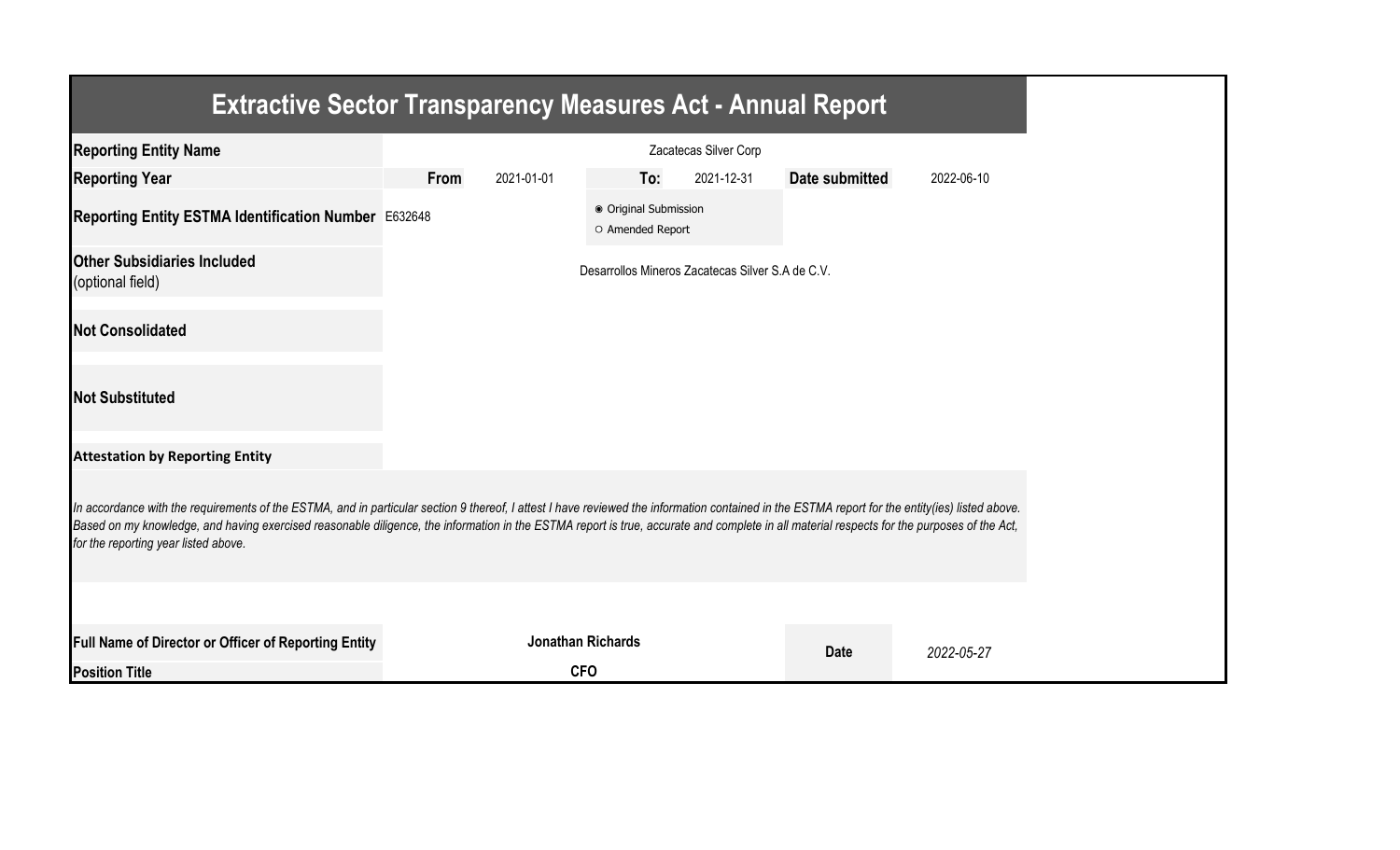| Extractive Sector Transparency Measures Act - Annual Report                                                                                                                      |                          |                                                                                                                                                                                                                                |                                         |            |         |                                |                |                  |                                               |                                      |                                                                           |  |
|----------------------------------------------------------------------------------------------------------------------------------------------------------------------------------|--------------------------|--------------------------------------------------------------------------------------------------------------------------------------------------------------------------------------------------------------------------------|-----------------------------------------|------------|---------|--------------------------------|----------------|------------------|-----------------------------------------------|--------------------------------------|---------------------------------------------------------------------------|--|
| <b>Reporting Year</b><br><b>Reporting Entity Name</b><br><b>Reporting Entity ESTMA</b><br><b>Identification Number</b><br><b>Subsidiary Reporting Entities (if</b><br>necessary) | From:                    | 2021-01-01                                                                                                                                                                                                                     | To:<br>Zacatecas Silver Corp<br>E632648 | 2021-12-31 |         | <b>Currency of the Report</b>  | CAD            |                  |                                               |                                      |                                                                           |  |
|                                                                                                                                                                                  | <b>Payments by Payee</b> |                                                                                                                                                                                                                                |                                         |            |         |                                |                |                  |                                               |                                      |                                                                           |  |
| Country                                                                                                                                                                          | Payee Name <sup>1</sup>  | Departments, Agency, etc<br>within Payee that Received<br>Payments <sup>2</sup>                                                                                                                                                | <b>Taxes</b>                            | Royalties  | Fees    | <b>Production Entitlements</b> | <b>Bonuses</b> | <b>Dividends</b> | Infrastructure<br><b>Improvement Payments</b> | <b>Total Amount paid to</b><br>Payee | Notes <sup>34</sup>                                                       |  |
| Mexico                                                                                                                                                                           | Government Of Meixco     | <b>Tax Administracion Service</b>                                                                                                                                                                                              |                                         |            | 170,263 |                                |                |                  |                                               |                                      | 170,263 Servicio de Administracion Tributaria<br>(SAT) Mineral Rights (1) |  |
|                                                                                                                                                                                  |                          |                                                                                                                                                                                                                                |                                         |            |         |                                |                |                  |                                               |                                      |                                                                           |  |
|                                                                                                                                                                                  |                          |                                                                                                                                                                                                                                |                                         |            |         |                                |                |                  |                                               |                                      |                                                                           |  |
|                                                                                                                                                                                  |                          |                                                                                                                                                                                                                                |                                         |            |         |                                |                |                  |                                               |                                      |                                                                           |  |
|                                                                                                                                                                                  |                          |                                                                                                                                                                                                                                |                                         |            |         |                                |                |                  |                                               |                                      |                                                                           |  |
|                                                                                                                                                                                  |                          |                                                                                                                                                                                                                                |                                         |            |         |                                |                |                  |                                               |                                      |                                                                           |  |
|                                                                                                                                                                                  |                          |                                                                                                                                                                                                                                |                                         |            |         |                                |                |                  |                                               |                                      |                                                                           |  |
|                                                                                                                                                                                  |                          |                                                                                                                                                                                                                                |                                         |            |         |                                |                |                  |                                               |                                      |                                                                           |  |
|                                                                                                                                                                                  |                          |                                                                                                                                                                                                                                |                                         |            |         |                                |                |                  |                                               |                                      |                                                                           |  |
|                                                                                                                                                                                  |                          |                                                                                                                                                                                                                                |                                         |            |         |                                |                |                  |                                               |                                      |                                                                           |  |
|                                                                                                                                                                                  |                          |                                                                                                                                                                                                                                |                                         |            |         |                                |                |                  |                                               |                                      |                                                                           |  |
|                                                                                                                                                                                  |                          |                                                                                                                                                                                                                                |                                         |            |         |                                |                |                  |                                               |                                      |                                                                           |  |
|                                                                                                                                                                                  |                          |                                                                                                                                                                                                                                |                                         |            |         |                                |                |                  |                                               |                                      |                                                                           |  |
|                                                                                                                                                                                  |                          |                                                                                                                                                                                                                                |                                         |            |         |                                |                |                  |                                               |                                      |                                                                           |  |
|                                                                                                                                                                                  |                          |                                                                                                                                                                                                                                |                                         |            |         |                                |                |                  |                                               |                                      |                                                                           |  |
| <b>Additional Notes:</b>                                                                                                                                                         |                          | Amounts were paid in Mexican Pesos and translated to CAD at the exchange rate of 1 Pesos to 0.0618 CAD. The currency conversion calculation is the same method used by the Reporting Entity in its consolidated financial stat |                                         |            |         |                                |                |                  |                                               |                                      |                                                                           |  |